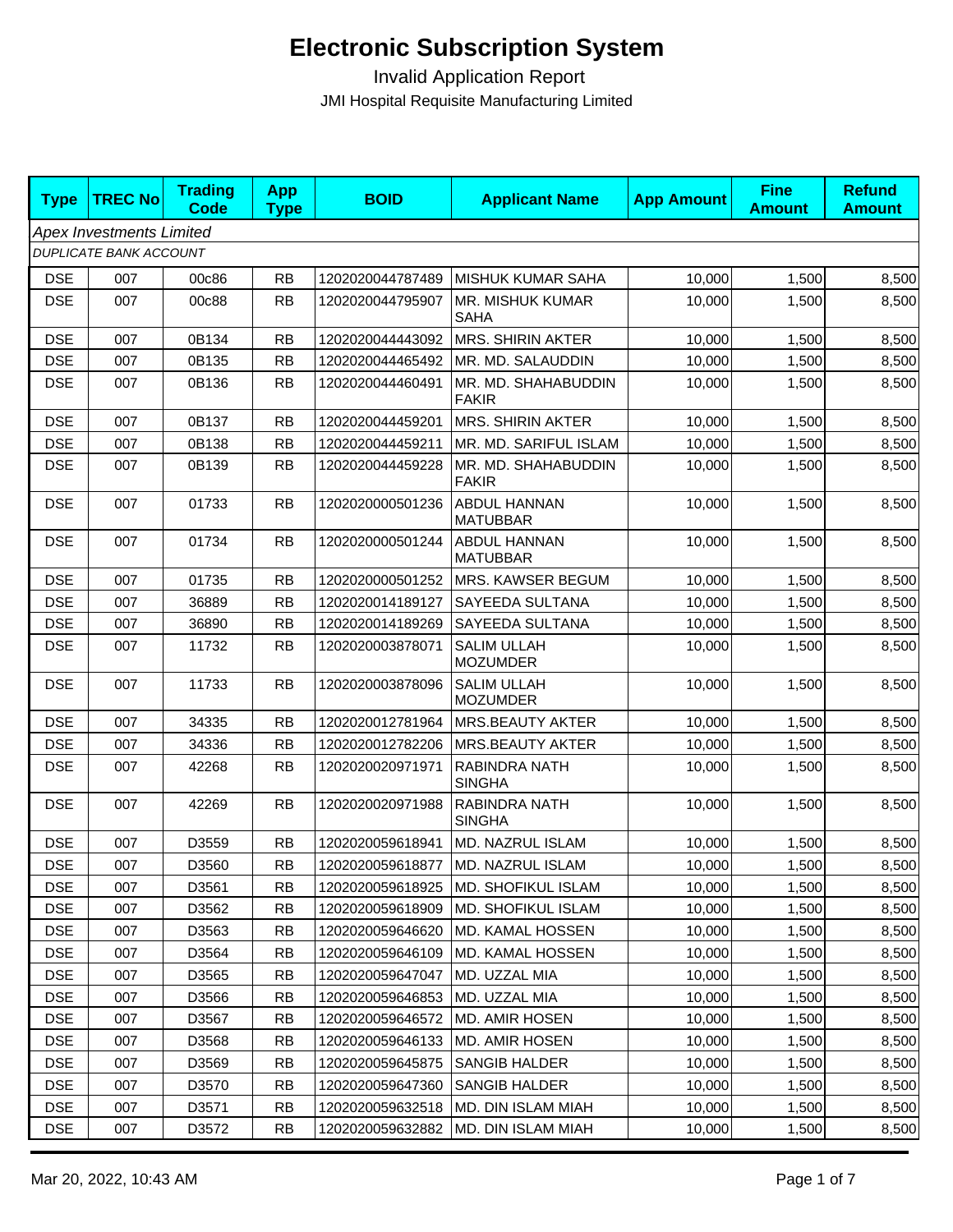| <b>Type</b> | <b>TREC No</b> | <b>Trading</b><br><b>Code</b> | <b>App</b><br><b>Type</b> | <b>BOID</b>      | <b>Applicant Name</b>     | <b>App Amount</b> | <b>Fine</b><br><b>Amount</b> | <b>Refund</b><br><b>Amount</b> |
|-------------|----------------|-------------------------------|---------------------------|------------------|---------------------------|-------------------|------------------------------|--------------------------------|
| <b>DSE</b>  | 007            | D3573                         | <b>RB</b>                 | 1202020059632906 | MD. ABUL KALAM            | 10,000            | 1,500                        | 8,500                          |
| <b>DSE</b>  | 007            | D3574                         | <b>RB</b>                 | 1202020059633611 | MD. ABUL KALAM            | 10,000            | 1,500                        | 8,500                          |
| <b>DSE</b>  | 007            | D3575                         | <b>RB</b>                 | 1202020059634260 | MD. NUR NABI              | 10,000            | 1,500                        | 8,500                          |
| <b>DSE</b>  | 007            | D3576                         | <b>RB</b>                 | 1202020059634758 | <b>MD. NUR NABI</b>       | 10,000            | 1,500                        | 8,500                          |
| <b>DSE</b>  | 007            | D3577                         | <b>RB</b>                 | 1202020059634822 | <b>BINY RAY</b>           | 10,000            | 1,500                        | 8,500                          |
| <b>DSE</b>  | 007            | D3578                         | <b>RB</b>                 | 1202020059634873 | <b>BINY RAY</b>           | 10,000            | 1,500                        | 8,500                          |
| <b>DSE</b>  | 007            | D3579                         | <b>RB</b>                 | 1202020059636864 | MD. SHAFIQUL              | 10,000            | 1,500                        | 8,500                          |
| <b>DSE</b>  | 007            | D3580                         | <b>RB</b>                 | 1202020059637090 | <b>MD. SHAFIQUL</b>       | 10,000            | 1,500                        | 8,500                          |
| <b>DSE</b>  | 007            | D3581                         | RB                        | 1202020059645371 | MD. SAZIB HOSSEN          | 10,000            | 1,500                        | 8,500                          |
| <b>DSE</b>  | 007            | D3582                         | <b>RB</b>                 | 1202020059645396 | MD. SAZIB HOSSEN          | 10,000            | 1,500                        | 8,500                          |
| <b>DSE</b>  | 007            | D3583                         | <b>RB</b>                 | 1202020059645401 | MD. MONIR                 | 10,000            | 1,500                        | 8,500                          |
| <b>DSE</b>  | 007            | D3584                         | RB                        | 1202020059645460 | MD. MONIR                 | 10,000            | 1,500                        | 8,500                          |
| <b>DSE</b>  | 007            | D3585                         | <b>RB</b>                 | 1202020059645586 | MD. SHAHEN                | 10,000            | 1,500                        | 8,500                          |
| <b>DSE</b>  | 007            | D3586                         | <b>RB</b>                 | 1202020059645618 | MD. SHAHEN                | 10,000            | 1,500                        | 8,500                          |
| <b>DSE</b>  | 007            | D3587                         | RB                        | 1202020059645578 | MD. ABDUR RAHIM           | 10,000            | 1,500                        | 8,500                          |
| <b>DSE</b>  | 007            | D3887                         | <b>RB</b>                 | 1202020060211329 | <b>ZAMAL HOSSAIN</b>      | 10,000            | 1,500                        | 8,500                          |
| <b>DSE</b>  | 007            | D3888                         | <b>RB</b>                 | 1202020060206846 | <b>ZAMAL HOSSAIN</b>      | 10,000            | 1,500                        | 8,500                          |
| <b>DSE</b>  | 007            | D3889                         | <b>RB</b>                 | 1202020060209965 | MD. KHOKON                | 10,000            | 1,500                        | 8,500                          |
| <b>DSE</b>  | 007            | D3890                         | <b>RB</b>                 | 1202020060209981 | MD. KHOKON                | 10,000            | 1,500                        | 8,500                          |
| <b>DSE</b>  | 007            | D3891                         | <b>RB</b>                 | 1202020060209930 | MD. AKTER HOSSAN          | 10,000            | 1,500                        | 8,500                          |
| <b>DSE</b>  | 007            | D3892                         | <b>RB</b>                 | 1202020060209815 | <b>MD AKTER HOSSAN</b>    | 10,000            | 1,500                        | 8,500                          |
| <b>DSE</b>  | 007            | D3893                         | <b>RB</b>                 | 1202020060210019 | <b>MD AYNAL HOQE</b>      | 10,000            | 1,500                        | 8,500                          |
| <b>DSE</b>  | 007            | D3894                         | RB                        | 1202020060210027 | MD. AYNAL HOQE            | 10,000            | 1,500                        | 8,500                          |
| <b>DSE</b>  | 007            | D3895                         | <b>RB</b>                 | 1202020060209585 | <b>MD. SHARIFUL ISLAM</b> | 10,000            | 1,500                        | 8,500                          |
| <b>DSE</b>  | 007            | D3896                         | <b>RB</b>                 | 1202020060209419 | <b>MD. SHARIFUL ISLAM</b> | 10,000            | 1,500                        | 8,500                          |
| <b>DSE</b>  | 007            | D3897                         | RB                        | 1202020060209012 | <b>MD RAFIKUL ISLAM</b>   | 10,000            | 1,500                        | 8,500                          |
| <b>DSE</b>  | 007            | D3898                         | <b>RB</b>                 | 1202020060209352 | MD. RAFIKUL ISLAM         | 10,000            | 1,500                        | 8,500                          |
| <b>DSE</b>  | 007            | D3899                         | <b>RB</b>                 | 1202020060209271 | <b>SABINA AKTER</b>       | 10,000            | 1,500                        | 8,500                          |
| <b>DSE</b>  | 007            | D3900                         | <b>RB</b>                 | 1202020060208797 | SABINA AKTER              | 10,000            | 1,500                        | 8,500                          |
| <b>DSE</b>  | 007            | D3901                         | <b>RB</b>                 | 1202020060209676 | MST. CHAMPA AKTER         | 10,000            | 1,500                        | 8,500                          |
| <b>DSE</b>  | 007            | D3902                         | <b>RB</b>                 | 1202020060207444 | <b>MST. CHAMPA AKTER</b>  | 10,000            | 1,500                        | 8,500                          |
| <b>DSE</b>  | 007            | D3903                         | <b>RB</b>                 | 1202020060207500 | MD. SHAWON MIAH           | 10,000            | 1,500                        | 8,500                          |
| <b>DSE</b>  | 007            | D3904                         | <b>RB</b>                 | 1202020060206937 | <b>MD. SHAWON MIAH</b>    | 10,000            | 1,500                        | 8,500                          |
| <b>DSE</b>  | 007            | D3914                         | <b>RB</b>                 | 1202020060239113 | MD MOSHARRAF HOSEN        | 10,000            | 1,500                        | 8,500                          |
| <b>DSE</b>  | 007            | D3915                         | <b>RB</b>                 | 1202020060240111 | <b>MD ROFIQUL ISLAM</b>   | 10,000            | 1,500                        | 8,500                          |
| <b>DSE</b>  | 007            | D3916                         | <b>RB</b>                 | 1202020060239750 | <b>MD. ROFIQUL ISLAM</b>  | 10,000            | 1,500                        | 8,500                          |
| <b>DSE</b>  | 007            | D3917                         | <b>RB</b>                 | 1202020060239488 | MD MOSHARRAF HOSEN        | 10,000            | 1,500                        | 8,500                          |
| <b>DSE</b>  | 007            | D3551                         | <b>RB</b>                 | 1202020059618636 | <b>MOKTER HOSSEN</b>      | 10,000            | 1,500                        | 8,500                          |
| <b>DSE</b>  | 007            | D3552                         | RB                        | 1202020059625621 | <b>MOKTER HOSSAIN</b>     | 10,000            | 1,500                        | 8,500                          |
| <b>DSE</b>  | 007            | D3553                         | <b>RB</b>                 | 1202020059618644 | MD. ALIM SHAIKH           | 10,000            | 1,500                        | 8,500                          |
| <b>DSE</b>  | 007            | D3554                         | <b>RB</b>                 | 1202020059618842 | MD. ALIM SHAIKH           | 10,000            | 1,500                        | 8,500                          |
| <b>DSE</b>  | 007            | D3588                         | <b>RB</b>                 | 1202020059645669 | MD. ABDUR RAHIM           | 10,000            | 1,500                        | 8,500                          |
| <b>DSE</b>  | 007            | D3589                         | <b>RB</b>                 | 1202020059645677 | MD. HELAL                 | 10,000            | 1,500                        | 8,500                          |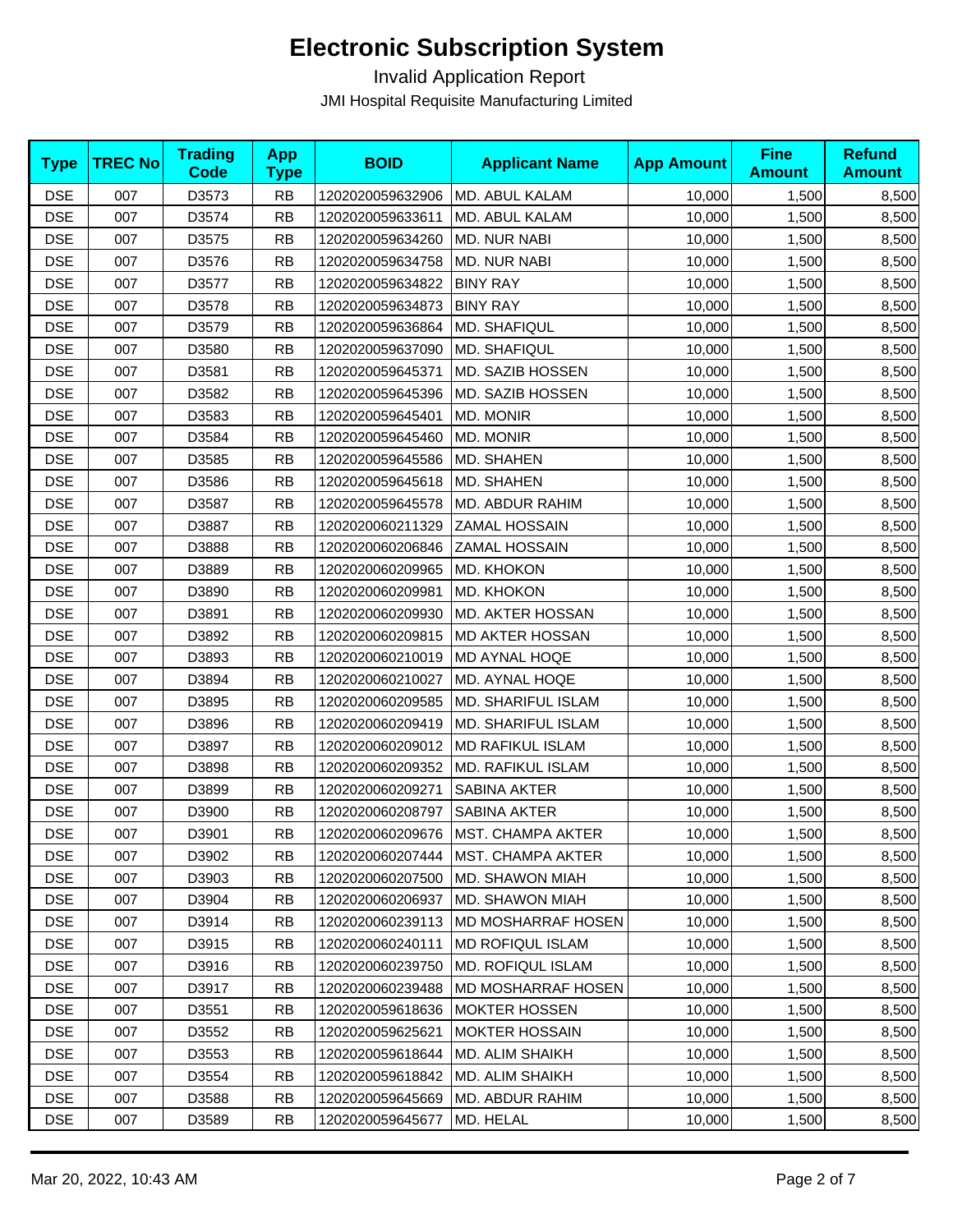| <b>Type</b> | <b>TREC No</b> | <b>Trading</b><br><b>Code</b> | <b>App</b><br><b>Type</b> | <b>BOID</b>      | <b>Applicant Name</b>              | <b>App Amount</b> | <b>Fine</b><br><b>Amount</b> | <b>Refund</b><br><b>Amount</b> |
|-------------|----------------|-------------------------------|---------------------------|------------------|------------------------------------|-------------------|------------------------------|--------------------------------|
| <b>DSE</b>  | 007            | D3590                         | <b>RB</b>                 | 1202020059650754 | MD. HELAL                          | 10,000            | 1,500                        | 8,500                          |
| <b>DSE</b>  | 007            | D3591                         | <b>RB</b>                 | 1202020059671646 | <b>MD. KHORSHED ALAM</b>           | 10,000            | 1,500                        | 8,500                          |
| <b>DSE</b>  | 007            | D3592                         | <b>RB</b>                 | 1202020059671638 | MD. KHORSHED ALAM<br><b>MINTU</b>  | 10,000            | 1,500                        | 8,500                          |
| <b>DSE</b>  | 007            | D3593                         | <b>RB</b>                 | 1202020059671662 | <b>MD. NASIR</b>                   | 10,000            | 1,500                        | 8,500                          |
| <b>DSE</b>  | 007            | D3594                         | <b>RB</b>                 | 1202020059671689 | <b>MD. NASIR</b>                   | 10,000            | 1,500                        | 8,500                          |
| <b>DSE</b>  | 007            | D3595                         | <b>RB</b>                 | 1202020059671611 | MD. NASAR UDDIN                    | 10,000            | 1,500                        | 8,500                          |
| <b>DSE</b>  | 007            | D3596                         | <b>RB</b>                 | 1202020059672102 | MD. NASAR UDDIN                    | 10,000            | 1,500                        | 8,500                          |
| <b>DSE</b>  | 007            | D3597                         | <b>RB</b>                 | 1202020059672145 | <b>HAJERA BEGUM</b>                | 10,000            | 1,500                        | 8,500                          |
| <b>DSE</b>  | 007            | D3598                         | <b>RB</b>                 | 1202020059671994 | <b>HAJERA BEGUM</b>                | 10,000            | 1,500                        | 8,500                          |
| <b>DSE</b>  | 007            | D3599                         | <b>RB</b>                 | 1202020059672038 | <b>MD. DIN ISLAM MIAH</b>          | 10,000            | 1,500                        | 8,500                          |
| <b>DSE</b>  | 007            | D3600                         | <b>RB</b>                 | 1202020059672054 | <b>MD. DIN ISLAM MIAH</b>          | 10,000            | 1,500                        | 8,500                          |
| <b>DSE</b>  | 007            | D3601                         | <b>RB</b>                 | 1202020059645479 | MD. MOMINUL ISLAM                  | 10,000            | 1,500                        | 8,500                          |
| <b>DSE</b>  | 007            | D3602                         | <b>RB</b>                 | 1202020059645601 | MD. MOMINUL ISLAM                  | 10,000            | 1,500                        | 8,500                          |
| <b>DSE</b>  | 007            | D3603                         | <b>RB</b>                 | 1202020059645650 | MD. ABDUS SALAM                    | 10,000            | 1,500                        | 8,500                          |
| <b>DSE</b>  | 007            | D3604                         | <b>RB</b>                 | 1202020059650604 | MD. ABDUS SALAM                    | 10,000            | 1,500                        | 8,500                          |
| <b>DSE</b>  | 007            | D3605                         | <b>RB</b>                 | 1202020059651197 | <b>MD. TAHER</b>                   | 10,000            | 1,500                        | 8,500                          |
| <b>DSE</b>  | 007            | D3606                         | <b>RB</b>                 | 1202020059650995 | MD. TAHER                          | 10,000            | 1,500                        | 8,500                          |
| <b>DSE</b>  | 007            | D3607                         | <b>RB</b>                 | 1202020059649351 | MD. HAFIZUR RAHMAN                 | 10,000            | 1,500                        | 8,500                          |
| <b>DSE</b>  | 007            | D3608                         | <b>RB</b>                 | 1202020059649426 | MD. HAFIZUR RAHMAN                 | 10,000            | 1,500                        | 8,500                          |
| <b>DSE</b>  | 007            | D3609                         | <b>RB</b>                 | 1202020059650192 | MD. BULBUL AHAMMED<br>AHAMMED      | 10,000            | 1,500                        | 8,500                          |
| <b>DSE</b>  | 007            | D3610                         | <b>RB</b>                 | 1202020059649046 | MD. BULBUL AHAMMED                 | 10,000            | 1,500                        | 8,500                          |
| <b>DSE</b>  | 007            | D3611                         | <b>RB</b>                 | 1202020059733955 | MD. MYDUL ISLAM                    | 10,000            | 1,500                        | 8,500                          |
| <b>DSE</b>  | 007            | D3612                         | <b>RB</b>                 | 1202020059733666 | MD. MYDUL ISLAM                    | 10,000            | 1,500                        | 8,500                          |
| <b>DSE</b>  | 007            | D3613                         | <b>RB</b>                 | 1202020059733920 | MST. TANIA BEGUM                   | 10,000            | 1,500                        | 8,500                          |
| <b>DSE</b>  | 007            | D3614                         | <b>RB</b>                 | 1202020059734438 | <b>MST. TANIA BEGUM</b>            | 10,000            | 1,500                        | 8,500                          |
| <b>DSE</b>  | 007            | D3615                         | <b>RB</b>                 | 1202020059734213 | MD. MINTU                          | 10,000            | 1,500                        | 8,500                          |
| <b>DSE</b>  | 007            | D3616                         | <b>RB</b>                 | 1202020059734122 | MD. MINTU                          | 10,000            | 1,500                        | 8,500                          |
| <b>DSE</b>  | 007            | D3617                         | <b>RB</b>                 | 1202020059735590 | MD. MOMAN MIAH                     | 10,000            | 1,500                        | 8,500                          |
| DSE         | 007            | D3618                         | <b>RB</b>                 | 1202020059735721 | MD. MOMAN MIAH                     | 10,000            | 1,500                        | 8,500                          |
| <b>DSE</b>  | 007            | D3619                         | RB                        | 1202020059735855 | <b>MD. FORIDUL ISLAM</b>           | 10,000            | 1,500                        | 8,500                          |
| <b>DSE</b>  | 007            | D3620                         | <b>RB</b>                 | 1202020059735954 | MD. FORIDUL ISLAM                  | 10,000            | 1,500                        | 8,500                          |
| <b>DSE</b>  | 007            | D3621                         | <b>RB</b>                 | 1202020059736172 | <b>MD. ZAKIR HOSSEN</b>            | 10,000            | 1,500                        | 8,500                          |
| <b>DSE</b>  | 007            | D3622                         | <b>RB</b>                 | 1202020059736199 | MD. ZAKIR HOSSEN                   | 10,000            | 1,500                        | 8,500                          |
| <b>DSE</b>  | 007            | D3623                         | <b>RB</b>                 | 1202020059696701 | MD. ABDULLAH MONDOL                | 10,000            | 1,500                        | 8,500                          |
| <b>DSE</b>  | 007            | D3624                         | <b>RB</b>                 | 1202020059696769 | <b>MD. ABDULLAH MONDOL</b>         | 10,000            | 1,500                        | 8,500                          |
| <b>DSE</b>  | 007            | D3625                         | <b>RB</b>                 | 1202020059697126 | MD. MOJAMMEL HOQUE<br><b>RIPON</b> | 10,000            | 1,500                        | 8,500                          |
| <b>DSE</b>  | 007            | D3626                         | <b>RB</b>                 | 1202020059697142 | MD. MOJAMMEL HOQUE<br><b>RIPON</b> | 10,000            | 1,500                        | 8,500                          |
| <b>DSE</b>  | 007            | D3627                         | <b>RB</b>                 | 1202020059697798 | <b>MD. KAWSER AHMED</b>            | 10,000            | 1,500                        | 8,500                          |
| <b>DSE</b>  | 007            | D3628                         | <b>RB</b>                 | 1202020059698310 | MD. KAWSER AHMED                   | 10,000            | 1,500                        | 8,500                          |
| <b>DSE</b>  | 007            | D3629                         | <b>RB</b>                 | 1202020059698832 | MD. SAKIL HOSSEN                   | 10,000            | 1,500                        | 8,500                          |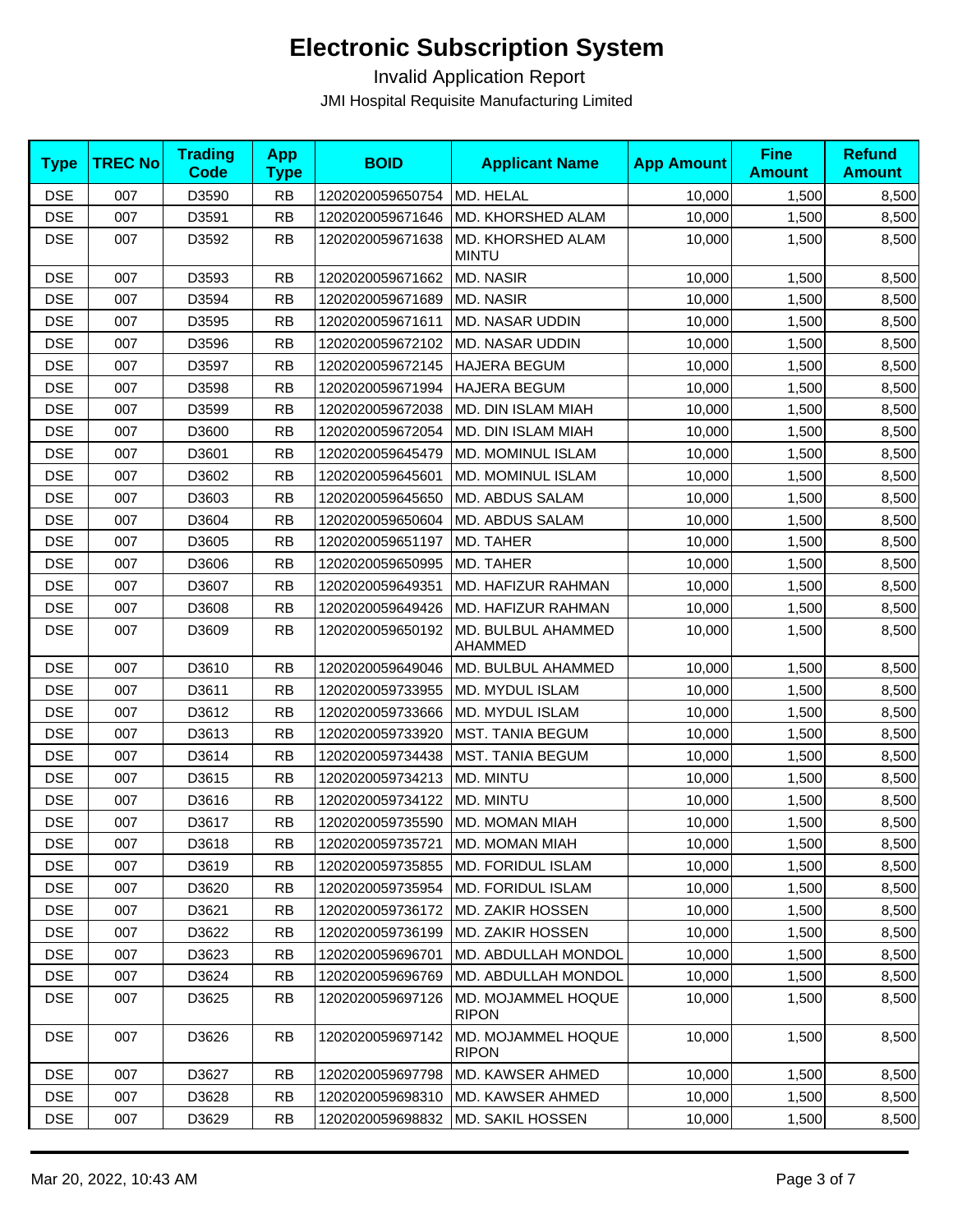| <b>Type</b> | <b>TREC No</b> | <b>Trading</b><br><b>Code</b> | <b>App</b><br><b>Type</b> | <b>BOID</b>      | <b>Applicant Name</b>              | <b>App Amount</b> | <b>Fine</b><br><b>Amount</b> | <b>Refund</b><br><b>Amount</b> |
|-------------|----------------|-------------------------------|---------------------------|------------------|------------------------------------|-------------------|------------------------------|--------------------------------|
| <b>DSE</b>  | 007            | D3630                         | <b>RB</b>                 | 1202020059698923 | MD. SAKIL HOSSEN                   | 10,000            | 1,500                        | 8,500                          |
| <b>DSE</b>  | 007            | D3631                         | <b>RB</b>                 | 1202020059699374 | MD. RASEDUL ISLAM                  | 10,000            | 1,500                        | 8,500                          |
| <b>DSE</b>  | 007            | D3632                         | <b>RB</b>                 | 1202020059699711 | MD. RASEDUL ISLAM                  | 10,000            | 1,500                        | 8,500                          |
| <b>DSE</b>  | 007            | D3633                         | <b>RB</b>                 | 1202020059699192 | MD. RUBEL                          | 10,000            | 1,500                        | 8,500                          |
| <b>DSE</b>  | 007            | D3634                         | <b>RB</b>                 | 1202020059699224 | MD. RUBEL                          | 10,000            | 1,500                        | 8,500                          |
| <b>DSE</b>  | 007            | D3635                         | <b>RB</b>                 | 1202020059699422 | MD. SHAHADHT ALI<br><b>AKAND</b>   | 10,000            | 1,500                        | 8,500                          |
| <b>DSE</b>  | 007            | D3636                         | <b>RB</b>                 | 1202020059700023 | MD. SHAHADHT ALI<br><b>AKAND</b>   | 10,000            | 1,500                        | 8,500                          |
| <b>DSE</b>  | 007            | D3637                         | <b>RB</b>                 | 1202020059699995 | MD. ASLAM                          | 10,000            | 1,500                        | 8,500                          |
| <b>DSE</b>  | 007            | D3638                         | <b>RB</b>                 | 1202020059699521 | MD. ASLAM                          | 10,000            | 1,500                        | 8,500                          |
| <b>DSE</b>  | 007            | D3639                         | <b>RB</b>                 | 1202020059699382 | MD. RUBEL                          | 10,000            | 1,500                        | 8,500                          |
| <b>DSE</b>  | 007            | D3640                         | <b>RB</b>                 | 1202020059699505 | MD. RUBEL                          | 10,000            | 1,500                        | 8,500                          |
| <b>DSE</b>  | 007            | D3712                         | <b>RB</b>                 | 1202020059842472 | MD. SAIFUL ISLAM                   | 10,000            | 1,500                        | 8,500                          |
| <b>DSE</b>  | 007            | D3713                         | <b>RB</b>                 | 1202020059843161 | MD. SAIFUL ISLAM                   | 10,000            | 1,500                        | 8,500                          |
| <b>DSE</b>  | 007            | D3714                         | <b>RB</b>                 | 1202020059843236 | MD. SUMON MIA                      | 10,000            | 1,500                        | 8,500                          |
| <b>DSE</b>  | 007            | D3715                         | <b>RB</b>                 | 1202020059837245 | MD. SUMON MIA                      | 10,000            | 1,500                        | 8,500                          |
| <b>DSE</b>  | 007            | D3716                         | <b>RB</b>                 | 1202020059837328 | MD. SAMIM HOSSAIN                  | 10,000            | 1,500                        | 8,500                          |
| <b>DSE</b>  | 007            | D3717                         | <b>RB</b>                 | 1202020059837352 | MD. SAMIM HOSSAIN                  | 10,000            | 1,500                        | 8,500                          |
| <b>DSE</b>  | 007            | D3718                         | <b>RB</b>                 | 1202020059837841 | MD. ALAMIN                         | 10,000            | 1,500                        | 8,500                          |
| <b>DSE</b>  | 007            | D3719                         | <b>RB</b>                 | 1202020059837957 | MD. ALAMIN                         | 10,000            | 1,500                        | 8,500                          |
| <b>DSE</b>  | 007            | D3720                         | <b>RB</b>                 | 1202020059838025 | MD. AWOLAD HOSSAIN                 | 10,000            | 1,500                        | 8,500                          |
| <b>DSE</b>  | 007            | D3721                         | <b>RB</b>                 | 1202020059838330 | MD. AWOLAD HOSSAIN                 | 10,000            | 1,500                        | 8,500                          |
| <b>DSE</b>  | 007            | D3722                         | <b>RB</b>                 | 1202020059838796 | SAFIQUL ISLAM                      | 10,000            | 1,500                        | 8,500                          |
| <b>DSE</b>  | 007            | D3723                         | <b>RB</b>                 | 1202020059839038 | SAFIQUL ISLAM                      | 10,000            | 1,500                        | 8,500                          |
| <b>DSE</b>  | 007            | D3724                         | <b>RB</b>                 | 1202020059868971 | MD. MIZAN                          | 10,000            | 1,500                        | 8,500                          |
| <b>DSE</b>  | 007            | D3725                         | <b>RB</b>                 | 1202020059869072 | MD. UZZOL MIA                      | 10,000            | 1,500                        | 8,500                          |
| <b>DSE</b>  | 007            | D3726                         | <b>RB</b>                 | 1202020059868664 | MD. ALAM                           | 10,000            | 1,500                        | 8,500                          |
| <b>DSE</b>  | 007            | D3727                         | <b>RB</b>                 | 1202020059868605 | <b>LITON MIAH</b>                  | 10,000            | 1,500                        | 8,500                          |
| <b>DSE</b>  | 007            | D3728                         | <b>RB</b>                 | 1202020059868755 | <b>MD. JAKIR HOSSAIN</b>           | 10,000            | 1,500                        | 8,500                          |
| <b>DSE</b>  | 007            | D3729                         | <b>RB</b>                 | 1202020059868441 | MD. HANIF                          | 10,000            | 1,500                        | 8,500                          |
| <b>DSE</b>  | 007            | D3730                         | RB                        | 1202020059868573 | <b>MD. ANAMUL HOQUE</b>            | 10,000            | 1,500                        | 8,500                          |
| <b>DSE</b>  | 007            | D3731                         | <b>RB</b>                 | 1202020059868316 | MD. MOSARAF HOSSAIN<br><b>JONI</b> | 10,000            | 1,500                        | 8,500                          |
| <b>DSE</b>  | 007            | D3732                         | <b>RB</b>                 | 1202020059868340 | <b>MST. SUMONA</b>                 | 10,000            | 1,500                        | 8,500                          |
| <b>DSE</b>  | 007            | D3733                         | <b>RB</b>                 | 1202020059868233 | MD. KOLIM ULLAH                    | 10,000            | 1,500                        | 8,500                          |
| <b>DSE</b>  | 007            | D3734                         | <b>RB</b>                 | 1202020059871959 | <b>BILLAL HOSSAIN</b>              | 10,000            | 1,500                        | 8,500                          |
| <b>DSE</b>  | 007            | D3735                         | <b>RB</b>                 | 1202020059871841 | MD. KOLIM ULLAH                    | 10,000            | 1,500                        | 8,500                          |
| <b>DSE</b>  | 007            | D3736                         | <b>RB</b>                 | 1202020059872019 | <b>HAZRAT ALI</b>                  | 10,000            | 1,500                        | 8,500                          |
| <b>DSE</b>  | 007            | D3737                         | <b>RB</b>                 | 1202020059871164 | lHAZRAT ALI                        | 10,000            | 1,500                        | 8,500                          |
| <b>DSE</b>  | 007            | D3738                         | <b>RB</b>                 | 1202020059871793 | <b>MST. SUMONA</b>                 | 10,000            | 1,500                        | 8,500                          |
| <b>DSE</b>  | 007            | D3739                         | <b>RB</b>                 | 1202020059871204 | KAKOLE.                            | 10,000            | 1,500                        | 8,500                          |
| <b>DSE</b>  | 007            | D3740                         | <b>RB</b>                 | 1202020059867833 | KAKOLE.                            | 10,000            | 1,500                        | 8,500                          |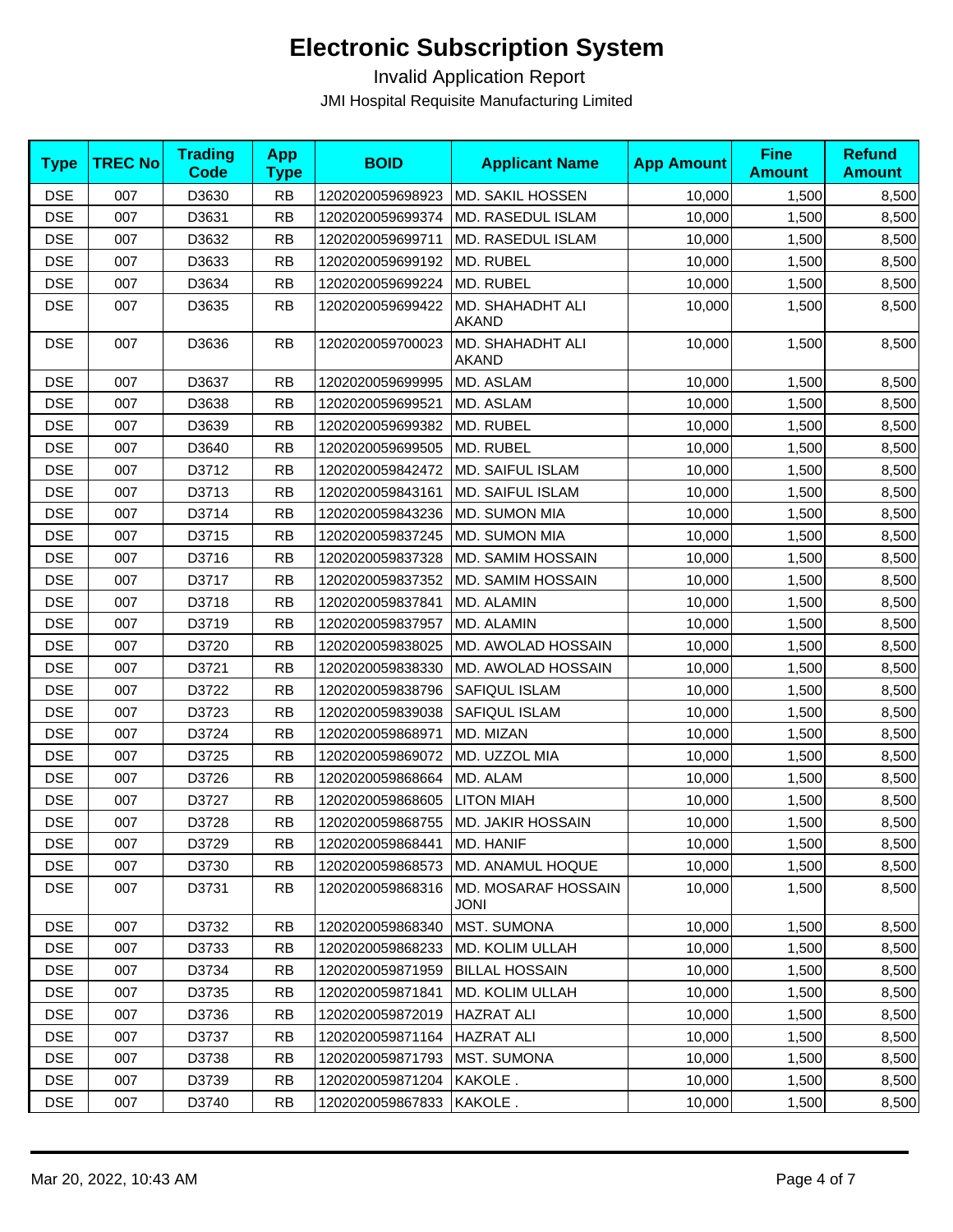| <b>Type</b> | <b>TREC No</b> | <b>Trading</b><br><b>Code</b> | <b>App</b><br><b>Type</b> | <b>BOID</b>      | <b>Applicant Name</b>                | <b>App Amount</b> | <b>Fine</b><br><b>Amount</b> | <b>Refund</b><br><b>Amount</b> |
|-------------|----------------|-------------------------------|---------------------------|------------------|--------------------------------------|-------------------|------------------------------|--------------------------------|
| <b>DSE</b>  | 007            | D3741                         | <b>RB</b>                 | 1202020059868359 | MD. MOSARAF HOSSAIN<br><b>JONI</b>   | 10,000            | 1,500                        | 8,500                          |
| <b>DSE</b>  | 007            | D3742                         | <b>RB</b>                 | 1202020059868482 | MD. HANIF                            | 10,000            | 1,500                        | 8,500                          |
| <b>DSE</b>  | 007            | D3743                         | <b>RB</b>                 | 1202020059868621 | <b>BILLAL HOSSAIN</b>                | 10,000            | 1,500                        | 8,500                          |
| <b>DSE</b>  | 007            | D3744                         | <b>RB</b>                 | 1202020059869310 | MD. MOZIBUR RAHMAN                   | 10,000            | 1,500                        | 8,500                          |
| <b>DSE</b>  | 007            | D3745                         | <b>RB</b>                 | 1202020059869353 | MD. MOZIBUR RAHMAN                   | 10,000            | 1,500                        | 8,500                          |
| <b>DSE</b>  | 007            | D3746                         | <b>RB</b>                 | 1202020059869519 | MD. IBRAHIM                          | 10,000            | 1,500                        | 8,500                          |
| <b>DSE</b>  | 007            | D3747                         | <b>RB</b>                 | 1202020059870491 | MD. IBRAHIM                          | 10,000            | 1,500                        | 8,500                          |
| <b>DSE</b>  | 007            | D3748                         | <b>RB</b>                 | 1202020059871131 | MD. HELAL MIA                        | 10,000            | 1,500                        | 8,500                          |
| <b>DSE</b>  | 007            | D3749                         | <b>RB</b>                 | 1202020059871199 | <b>LITON MIAH</b>                    | 10,000            | 1,500                        | 8,500                          |
| <b>DSE</b>  | 007            | D3750                         | <b>RB</b>                 | 1202020059871694 | MD. ANAMUL HOQUE                     | 10,000            | 1,500                        | 8,500                          |
| <b>DSE</b>  | 007            | D3751                         | <b>RB</b>                 | 1202020059871817 | <b>MD. ROFIQUL ISLAM</b>             | 10,000            | 1,500                        | 8,500                          |
| <b>DSE</b>  | 007            | D3752                         | <b>RB</b>                 | 1202020059873371 | MAMUN.                               | 10,000            | 1,500                        | 8,500                          |
| <b>DSE</b>  | 007            | D3753                         | <b>RB</b>                 | 1202020059873064 | MD. ALAM                             | 10,000            | 1,500                        | 8,500                          |
| <b>DSE</b>  | 007            | D3754                         | <b>RB</b>                 | 1202020059872862 | <b>MD. SIRAJUL ISLAM</b>             | 10,000            | 1,500                        | 8,500                          |
| <b>DSE</b>  | 007            | D3755                         | <b>RB</b>                 | 1202020059872811 | MD. SIRAJUL ISLAM                    | 10,000            | 1,500                        | 8,500                          |
| <b>DSE</b>  | 007            | D3756                         | <b>RB</b>                 | 1202020059873634 | REHENA BEGUM                         | 10,000            | 1,500                        | 8,500                          |
| <b>DSE</b>  | 007            | D3757                         | <b>RB</b>                 | 1202020059873717 | <b>REHENA BEGUM</b>                  | 10,000            | 1,500                        | 8,500                          |
| <b>DSE</b>  | 007            | D3758                         | <b>RB</b>                 | 1202020059874085 | MD. SHAZAHAN<br><b>HOWLADER</b>      | 10,000            | 1,500                        | 8,500                          |
| <b>DSE</b>  | 007            | D3759                         | <b>RB</b>                 | 1202020059874125 | MD. SHAZAHAN<br><b>HOWLADAR</b>      | 10,000            | 1,500                        | 8,500                          |
| <b>DSE</b>  | 007            | D3760                         | <b>RB</b>                 | 1202020059945833 | <b>MST. LIPA KHATUN</b>              | 10,000            | 1,500                        | 8,500                          |
| <b>DSE</b>  | 007            | D3761                         | <b>RB</b>                 | 1202020059946019 | <b>MST. LIPA KHATUN</b>              | 10,000            | 1,500                        | 8,500                          |
| <b>DSE</b>  | 007            | D3762                         | <b>RB</b>                 | 1202020059949823 | <b>ABUL KALAM</b>                    | 10,000            | 1,500                        | 8,500                          |
| <b>DSE</b>  | 007            | D3763                         | <b>RB</b>                 | 1202020059949949 | <b>ABUL KALAM</b>                    | 10,000            | 1,500                        | 8,500                          |
| <b>DSE</b>  | 007            | D3764                         | <b>RB</b>                 | 1202020059947337 | MAMUN.                               | 10,000            | 1,500                        | 8,500                          |
| <b>DSE</b>  | 007            | D3766                         | <b>RB</b>                 | 1202020059949197 | MD. MIZAN                            | 10,000            | 1,500                        | 8,500                          |
| <b>DSE</b>  | 007            | D3767                         | <b>RB</b>                 | 1202020059951411 | MD. UZZOL MIA                        | 10,000            | 1,500                        | 8,500                          |
| <b>DSE</b>  | 007            | D3768                         | <b>RB</b>                 | 1202020059951867 | MD. JAKIR HOSSAIN                    | 10,000            | 1,500                        | 8,500                          |
| <b>DSE</b>  | 007            | D3769                         | <b>RB</b>                 |                  | 1202020059951907   MD. ROFIQUL ISLAM | 10,000            | 1,500                        | 8,500                          |
| <b>DSE</b>  | 007            | D3770                         | <b>RB</b>                 | 1202020060001061 | ABDULLA AL MAMUN                     | 10,000            | 1,500                        | 8,500                          |
| <b>DSE</b>  | 007            | D3771                         | <b>RB</b>                 | 1202020060138123 | ABDULLA AL MAMUN                     | 10,000            | 1,500                        | 8,500                          |
| <b>DSE</b>  | 007            | B8613                         | <b>RB</b>                 | 1202020058530422 | MD. ANOWAR HOSSAIN                   | 10,000            | 1,500                        | 8,500                          |
| <b>DSE</b>  | 007            | D1775                         | <b>RB</b>                 | 1202020054852571 | <b>SUMA RANI SAHA</b>                | 10,000            | 1,500                        | 8,500                          |
| <b>DSE</b>  | 007            | D1776                         | <b>RB</b>                 | 1202020054852660 | <b>SUMA RANI SAHA</b>                | 10,000            | 1,500                        | 8,500                          |
| <b>DSE</b>  | 007            | D3959                         | <b>RB</b>                 | 1202020060303268 | MD. SHAHIDUL ISLAM                   | 10,000            | 1,500                        | 8,500                          |
| <b>DSE</b>  | 007            | D3960                         | <b>RB</b>                 | 1202020060302924 | <b>MD. SHAHIDUL ISLAM</b>            | 10,000            | 1,500                        | 8,500                          |
| <b>DSE</b>  | 007            | D3961                         | <b>RB</b>                 | 1202020060303407 | MD. KABIR                            | 10,000            | 1,500                        | 8,500                          |
| <b>DSE</b>  | 007            | D3962                         | <b>RB</b>                 | 1202020060306121 | MD. KABIR                            | 10,000            | 1,500                        | 8,500                          |
| <b>DSE</b>  | 007            | D3555                         | <b>RB</b>                 | 1202020059618885 | MD. MONER HOSSAIN                    | 10,000            | 1,500                        | 8,500                          |
| <b>DSE</b>  | 007            | D3556                         | <b>RB</b>                 | 1202020059618917 | MD. MONER HOSSAIN                    | 10,000            | 1,500                        | 8,500                          |
| <b>DSE</b>  | 007            | D3557                         | <b>RB</b>                 | 1202020059618976 | <b>JAHIRUL ISLAM</b>                 | 10,000            | 1,500                        | 8,500                          |
| <b>DSE</b>  | 007            | D3558                         | <b>RB</b>                 | 1202020059619079 | <b>JAHIRUL ISLAM</b>                 | 10,000            | 1,500                        | 8,500                          |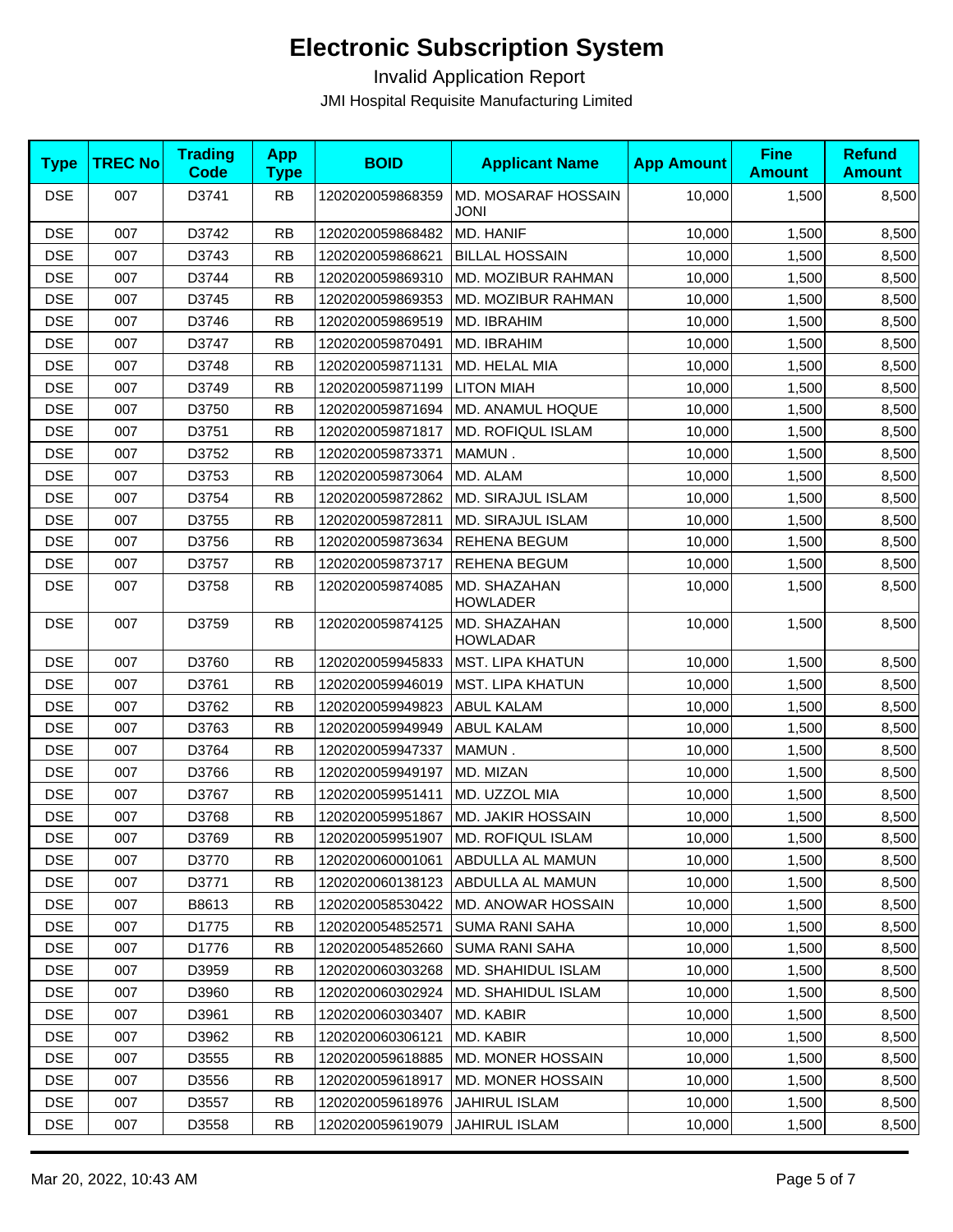| <b>Type</b> | <b>TREC No</b> | <b>Trading</b><br><b>Code</b> | <b>App</b><br><b>Type</b> | <b>BOID</b>      | <b>Applicant Name</b>              | <b>App Amount</b> | <b>Fine</b><br><b>Amount</b> | <b>Refund</b><br><b>Amount</b> |
|-------------|----------------|-------------------------------|---------------------------|------------------|------------------------------------|-------------------|------------------------------|--------------------------------|
| <b>DSE</b>  | 007            | D3772                         | <b>RB</b>                 | 1202020059954330 | MD. AMAN ULLAH                     | 10,000            | 1,500                        | 8,500                          |
| <b>DSE</b>  | 007            | D3773                         | <b>RB</b>                 | 1202020059954391 | MD. AMAN ULLAH                     | 10,000            | 1,500                        | 8,500                          |
| <b>DSE</b>  | 007            | D3774                         | <b>RB</b>                 | 1202020059953344 | MD. ALA UDDIN                      | 10,000            | 1,500                        | 8,500                          |
| <b>DSE</b>  | 007            | D3775                         | <b>RB</b>                 | 1202020060138447 | <b>MD ALA UDDIN</b>                | 10,000            | 1,500                        | 8,500                          |
| <b>DSE</b>  | 007            | D3776                         | <b>RB</b>                 | 1202020059967754 | MD. MOHOSIN                        | 10,000            | 1,500                        | 8,500                          |
| <b>DSE</b>  | 007            | D3777                         | <b>RB</b>                 | 1202020059966171 | MD. MOHOSIN                        | 10,000            | 1,500                        | 8,500                          |
| <b>DSE</b>  | 007            | D3778                         | <b>RB</b>                 | 1202020059968336 | MD. DIDAR HOSSEN                   | 10,000            | 1,500                        | 8,500                          |
| <b>DSE</b>  | 007            | D3779                         | <b>RB</b>                 | 1202020059968930 | MD. DIDAR HOSSEN                   | 10,000            | 1,500                        | 8,500                          |
| <b>DSE</b>  | 007            | D3780                         | <b>RB</b>                 | 1202020059966031 | MD. YUOSUF                         | 10,000            | 1,500                        | 8,500                          |
| <b>DSE</b>  | 007            | D3781                         | <b>RB</b>                 | 1202020059969116 | MD. YUOSUF                         | 10,000            | 1,500                        | 8,500                          |
| <b>DSE</b>  | 007            | D3782                         | <b>RB</b>                 | 1202020059969504 | JUBAER.                            | 10,000            | 1,500                        | 8,500                          |
| <b>DSE</b>  | 007            | D3783                         | <b>RB</b>                 | 1202020059969811 | JUBAER.                            | 10,000            | 1,500                        | 8,500                          |
| <b>DSE</b>  | 007            | D3784                         | <b>RB</b>                 | 1202020059970238 | MD. SHAJAHAN<br><b>CHAUKIDER</b>   | 10,000            | 1,500                        | 8,500                          |
| <b>DSE</b>  | 007            | D3785                         | <b>RB</b>                 | 1202020059970345 | MD. RUBEL HOSSAIN                  | 10,000            | 1,500                        | 8,500                          |
| <b>DSE</b>  | 007            | D3786                         | <b>RB</b>                 | 1202020059970626 | MD. RUBEL HOSSAIN                  | 10,000            | 1,500                        | 8,500                          |
| <b>DSE</b>  | 007            | D3787                         | <b>RB</b>                 | 1202020059971224 | MD. MANIK MIA                      | 10,000            | 1,500                        | 8,500                          |
| <b>DSE</b>  | 007            | D3788                         | <b>RB</b>                 | 1202020059971639 | MD. MANIK MIA                      | 10.000            | 1,500                        | 8,500                          |
| <b>DSE</b>  | 007            | D3789                         | <b>RB</b>                 | 1202020059972071 | MD. SUJAN                          | 10,000            | 1,500                        | 8,500                          |
| <b>DSE</b>  | 007            | D3790                         | <b>RB</b>                 | 1202020059972237 | MD. SUJAN                          | 10,000            | 1,500                        | 8,500                          |
| <b>DSE</b>  | 007            | D3791                         | <b>RB</b>                 | 1202020060000552 | MD. MOHSHIN PRODHAN                | 10,000            | 1,500                        | 8,500                          |
| <b>DSE</b>  | 007            | D3792                         | <b>RB</b>                 | 1202020059978721 | MD. MOHSHIN PRODHAN                | 10,000            | 1,500                        | 8,500                          |
| <b>DSE</b>  | 007            | D3793                         | <b>RB</b>                 | 1202020059978820 | MD. ASHRAFUL ISLAM                 | 10,000            | 1,500                        | 8,500                          |
| <b>DSE</b>  | 007            | D3794                         | <b>RB</b>                 | 1202020059978863 | MD. ASHRAFUL ISLAM                 | 10,000            | 1,500                        | 8,500                          |
| <b>DSE</b>  | 007            | D3795                         | <b>RB</b>                 | 1202020059982368 | MD. SAHABUDDIN<br><b>KHALIFA</b>   | 10,000            | 1,500                        | 8,500                          |
| <b>DSE</b>  | 007            | D3796                         | <b>RB</b>                 | 1202020059982691 | MD. SAHABUDDIN<br><b>KHALIFA</b>   | 10,000            | 1,500                        | 8,500                          |
| <b>DSE</b>  | 007            | D3797                         | <b>RB</b>                 | 1202020059982756 | MD. KUTUB UDDIN                    | 10,000            | 1,500                        | 8,500                          |
| <b>DSE</b>  | 007            | D3798                         | <b>RB</b>                 | 1202020059982881 | MD. KUTUB UDDIN                    | 10,000            | 1,500                        | 8,500                          |
| <b>DSE</b>  | 007            | D3799                         | <b>RB</b>                 | 1202020059983851 | MD. SHAJAHAN<br><b>CHAUKIDER</b>   | 10,000            | 1,500                        | 8,500                          |
| <b>DSE</b>  | 007            | D3800                         | <b>RB</b>                 | 1202020059984573 | MD. KABIR HOSSAIN                  | 10,000            | 1,500                        | 8,500                          |
| <b>DSE</b>  | 007            | D3801                         | <b>RB</b>                 | 1202020059986085 | MD. KABIR HOSSAIN                  | 10,000            | 1,500                        | 8,500                          |
| <b>DSE</b>  | 007            | D3802                         | <b>RB</b>                 | 1202020059986639 | MD. ANISUR RAHMAN                  | 10,000            | 1,500                        | 8,500                          |
| <b>DSE</b>  | 007            | D3803                         | <b>RB</b>                 | 1202020059987098 | <b>MD. ANISUR RAHMAN</b>           | 10,000            | 1,500                        | 8,500                          |
| <b>DSE</b>  | 007            | D3804                         | <b>RB</b>                 | 1202020059986681 | MD. MONJU                          | 10,000            | 1,500                        | 8,500                          |
| <b>DSE</b>  | 007            | D3805                         | <b>RB</b>                 | 1202020059985974 | MD. MONJU                          | 10,000            | 1,500                        | 8,500                          |
| <b>DSE</b>  | 007            | D3806                         | <b>RB</b>                 | 1202020059986952 | MD. ABDUL ROWUF                    | 10,000            | 1,500                        | 8,500                          |
| <b>DSE</b>  | 007            | D3807                         | <b>RB</b>                 | 1202020059984937 | MD. ABDUL ROWUF                    | 10,000            | 1,500                        | 8,500                          |
| <b>DSE</b>  | 007            | D3808                         | <b>RB</b>                 | 1202020059982863 | MD. AZIZUR RAHMAN                  | 10,000            | 1,500                        | 8,500                          |
| <b>DSE</b>  | 007            | D3809                         | <b>RB</b>                 | 1202020059983131 | MD. AZIZUR RAHMAN                  | 10,000            | 1,500                        | 8,500                          |
| <b>DSE</b>  | 007            | D3810                         | <b>RB</b>                 | 1202020059983924 | MD. HELAL MIA                      | 10,000            | 1,500                        | 8,500                          |
| <b>DSE</b>  | 007            | D3811                         | <b>RB</b>                 | 1202020060206605 | MD. MEHEDI HASAN<br><b>BHUIYAN</b> | 10,000            | 1,500                        | 8,500                          |